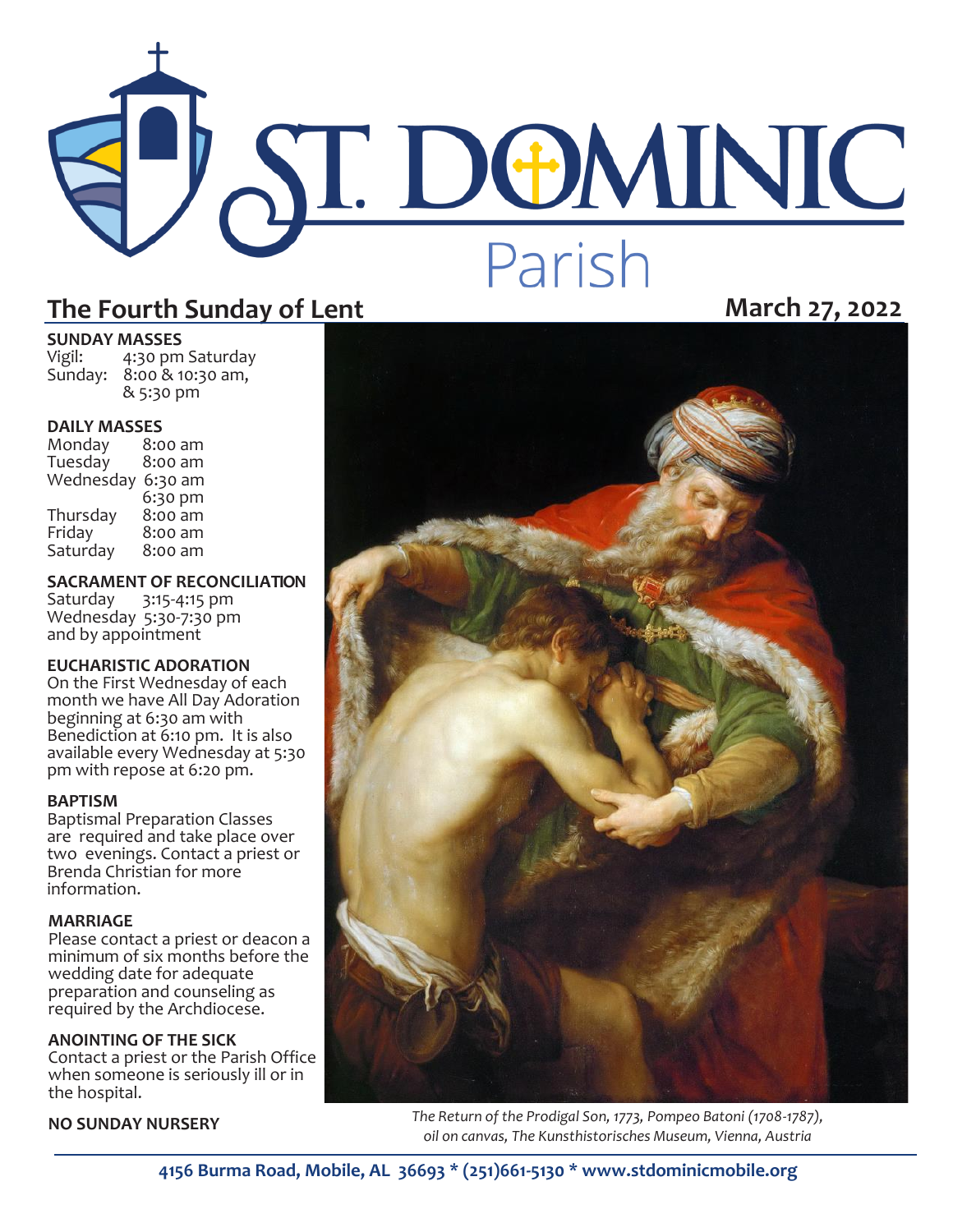#### *Pastor, Rev. Patrick R. Driscoll* Email: pdriscoll@stdominicmobile.org *Deacon Robert E. Kirby, Jr.* Email: rkirby@stdominicmobile.org

*Deacon Aldon O. Ward* Email: award@stdominicmobile.org

*Deacon Wiley J. Christian III*

Email: wchristian@stdominicmobile.org

#### **PARISH OFFICE HOURS** Monday - Friday, 8:00 a.m. - 4:00 p.m. **ST. DOMINIC CATHOLIC SCHOOL HOURS**  Monday - Friday, 7:15 a.m. - 3:45 p.m.

The readings for this Sunday, March 27, 2022 can be found online using the following link: https:// bible.usccb.org/bible/readings/032722.cfm

#### **Stewardship**

*"No longer was there manna for the Israelites, who that year ate of the yield of the land of Canaan." Joshua 5:12*

Over the forty years that the Israelites journeyed through the desert, God provided them with manna to eat. As soon as they were able to enjoy the fruits of the Promised Land the manna ceased. Likewise, God's blessings to us may change over the years but it is important to trust that God will always provide us with all that we need.

Reminder, the Rice Bowls are due by Holy Thursday. You can drop them to the Parish Office or bring them to Holy Thursday Mass.

If you are interested in being a Lector for our Holy Week and/or Easter Masses please let Michele Manry know at mmanry@mobarch.org or use the sign up form in the Sacristy.



**The Light is on for you!** Confessions are available on **Wednesdays from 5:30-7:30 pm**  during Lent & **Saturdays from 3:15-4:15 pm.** You are encouraged to come and obtain forgiveness of your sins in our confessionals or by

**Welcome to St. Dominic Parish**, **Where Stewardship is a Way of Life**  We invite newcomers to complete a registration form which can be found in the Parish Office.

If you are interested in hosting the Pilgrim Virgin in your home, please contact Marguerite Larche at marguerite.larche@gmail.com or 251-510-9654.

#### *Mass Intentions For The Week*

| Sat, March 26     | 4:30 p.m.  | Claire Zaunbrecher (L) |
|-------------------|------------|------------------------|
| Sunday, March 27  | 8:00 a.m.  | Florence Ward (L)      |
|                   | 10:30 a.m. | Carlita Hendricks (D)  |
|                   | 5:30 p.m.  | Missa Pro Populo       |
| Monday, March 28  | 8:00 a.m.  | Emily Wall $(L)$       |
| Tuesday, March 29 | 8:00 a.m.  | Jo Ann Rodgers (D)     |
| Wed, March 30     | 6:30 a.m.  | Gustavo Meola (D)      |
|                   | 6:30 p.m.  | Dina Kichler (D)       |
| Thurs, March 31   | 8:00 a.m.  | Joseph E. Jones $(D)$  |
| Friday, April 1   | 8:00 a.m.  | Stephen Heisler (D)    |
| Sat, April 2      | 8:00 a.m.  | Connie O'Brien (D)     |

#### **Please pray for the sick:**

Toni Aldrich Marguerite Blackard Charlotte Brady Georgette Brocato WM Cazalas Mahala Church Susan Coffey David Gonzales Jacque Green Ray Green Barbara Harrington Charlie Hawkins Gabriel Hawkins Katie Histing Cory Kalifeh Mary Kerr Bill Klein Cooper Klein Vicky Klein Mary Lindamood Zella Lancaster

Christian Lofton Sam Lyons Annesia Miller Eleesha Neese Rita O'Brien David Poirier Steve Polozola Clarence Pool Doris Powers Sandy Quinnelly Laurie Rel Mike Rehm Rose Mary Rehm Phillip Roebling Kim Sanders Louis Seiter Ava Smith Jennifer Phillips Smith Joe Verneuille Maryneil Walker

appointment with the priest.  $\frac{1}{1}$  If you would like your name or the name of your loved one added on this list please call the Parish Office at (251) 661-5130 or email mwilson@stdominicmobile.org. If you or a loved one is hospitalized, it is important you notify the Parish office if you would like a clergy to visit. Local hospitals no longer notify us with patient lists.